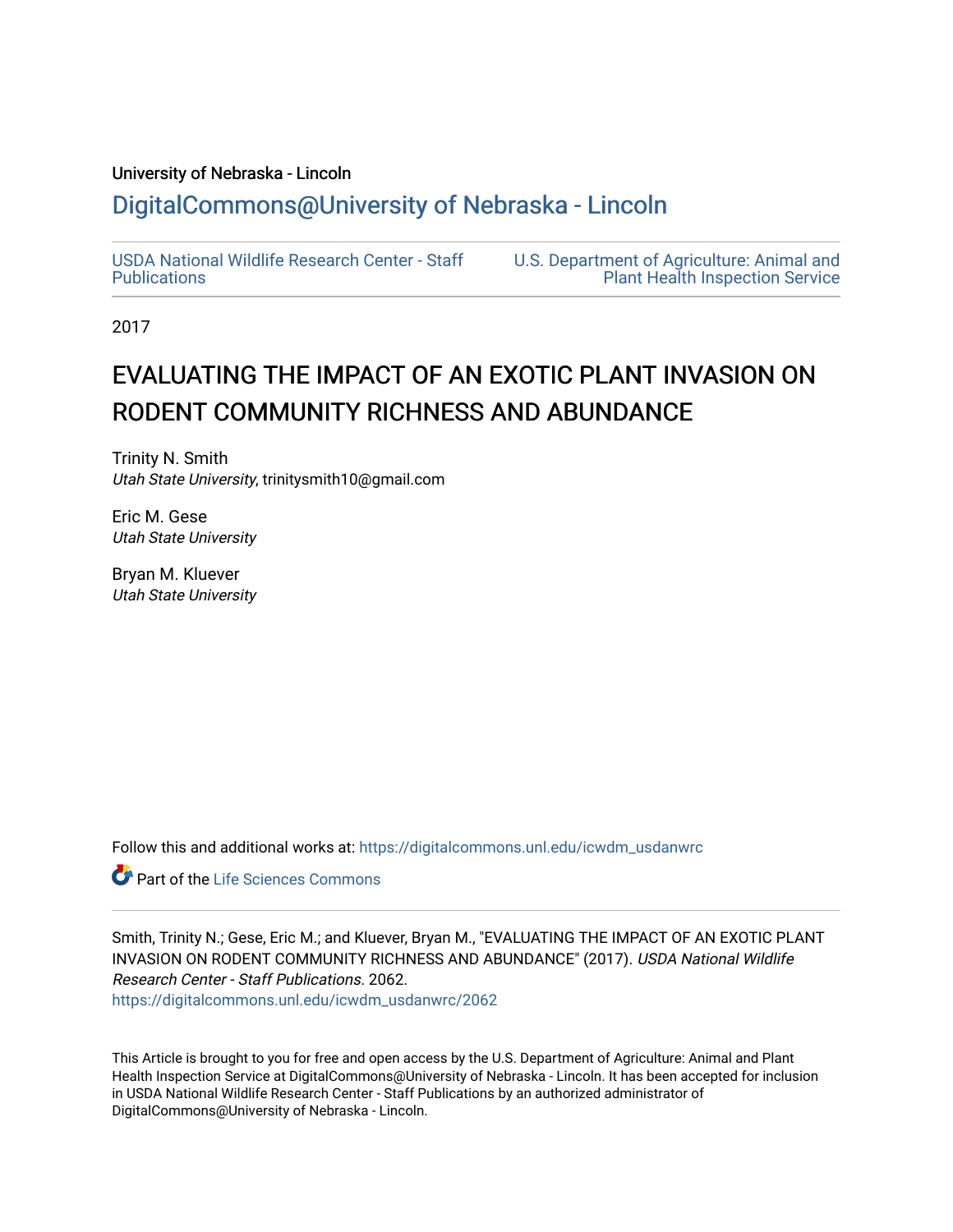### EVALUATING THE IMPACT OF AN EXOTIC PLANT INVASION ON RODENT COMMUNITY RICHNESS AND ABUNDANCE

Trinity N. Smith<sup>1,3</sup>, Eric M. Gese<sup>2</sup>, and Bryan M. Kluever<sup>1</sup>

 ABSTRACT.—Cheatgrass (*Bromus tectorum*), Russian thistle (*Salsola kali*), and tall tumblemustard (*Sisymbrium altissimum*) are nonnative plants widely distributed throughout the desert and shrubsteppe communities of the western United States. The impact of these invaders on plant community structure, form, and function has been well documented, but investigations determining the impacts of this cumulative invasion on terrestrial vertebrates have not been undertaken. Our objective was to assess community-level rodent responses to changes in plant community features, with an emphasis on dominance of invasive plant species. We sampled rodent and plant communities in the Great Basin Desert (Utah) over 4 years. Using estimates of rodent species richness and average nightly captures (relative abundance) as our response variables, we developed generalized linear mixed models (GLMMs) to determine the effects of invasive species cover. We found that rodent richness decreased with increasing abundance of invasive plant cover. Contrary to other studies, there was a nonlinear relationship between invasive species cover and rodent abundance, where rodent captures increased with invasive plant cover, reached a threshold, and then exhibited a negative response. This nonlinear relationship provides support for the intermediate disturbance hypothesis and suggests that moderate levels of plant invasions, by way of bolstering rodent abundance and rodent biomass, could have bottom-up effects (i.e., positively influencing species that predominantly prey upon rodents). Our findings contradict previous findings on plant invasions in arid portions of the western United States and suggest that the species comprising or dominating a given rodent community may determine the impact of plant invasions.

 RESUMEN.—*Bromus tectorum, Salsola kali* y *Sisymbrium altissimum* son plantas no nativas ampliamente distribuidas por todo el desierto y las comunidades de estepas arbustivas del oeste de los Estados Unidos. El impacto de estas especies invasoras en la estructura, forma y función de la comunidad vegetal ha sido bien documentado, sin embargo no se han llevado a cabo investigaciones que determinen los impactos de esta invasión acumulada en vertebrados terrestres. Nuestro objetivo fue evaluar las respuestas de los roedores a nivel comunitario a los cambios en las características de la comunidad vegetal, con énfasis en la dominancia de las especies de plantas invasoras. Muestreamos comunidades de roedores y plantas en el desierto de la Gran Cuenca (Utah) durante cuatro años. Utilizando estimaciones de la riqueza de especies de roedores y las capturas promedio por la noche (abundancia relativa) como nuestras variables de respuesta, desarrollamos modelos lineales generalizados mixtos (GLMM) para determinar el efecto de la cobertura de especies invasoras. Encontramos que la riqueza de los roedores disminuyó con el aumento de la abundancia de la cobertura vegetal invasora. Contrario a otros estudios, encontramos una relación no lineal entre la cobertura de especies invasoras y la abundancia de roedores, donde las capturas de roedores aumentaron con la cobertura de plantas invasoras, alcanzando un umbral y luego presentando una respuesta negativa. Esta relación no lineal proporciona apoyo para la hipótesis de perturbación intermedia y sugiere que los niveles moderados de invasiones de plantas, a modo de reforzar la abundancia de roedores y la biomasa de roedores, podrían tener efectos ascendentes (es decir, influir positivamente en las especies que predominantemente se alimentan de roedores). Nuestros hallazgos contradicen los hallazgos previos sobre invasiones de plantas en zonas áridas del oeste de los Estados Unidos, y sugieren que las especies que comprenden o dominan una determinada comunidad de roedores pueden determinar el impacto de las invasiones de plantas.

 Ecosystem viability is often assessed by monitoring community metrics, such as richness and abundance, at differing clades and trophic levels (Tilman et al. 1997, Niemi and McDonald 2004, Balvanera et al. 2014). As invasive plant species colonize native vegetation communities, ecosystems are often dramatically changed (Tilman et al. 1997, Reisner et al. 2013, Steidl et al. 2013). Arid shrublands and grasslands throughout the western United States have been particularly impacted by invasive species, as changes in grazing and fire regimes have buttressed the establishment of annual grass species such as cheatgrass (*Bromus tectorum*), medusahead (*Taeniatherum caput-medusae*), and red brome (*Bromus rubens*) (Knapp 1996, Chambers 2008, Litt and Pearson 2013, Steidl et al. 2013). Of the

 <sup>1</sup>Department of Wildland Resources, Utah State University, Logan, UT 84322-5230.

 <sup>2</sup>United States Department of Agriculture, Wildlife Services, National Wildlife Research Center, Department of Wildland Resources, Utah State University, Logan, UT 84322-5230.

 <sup>3</sup>E-mail: trinitysmith10@gmail.com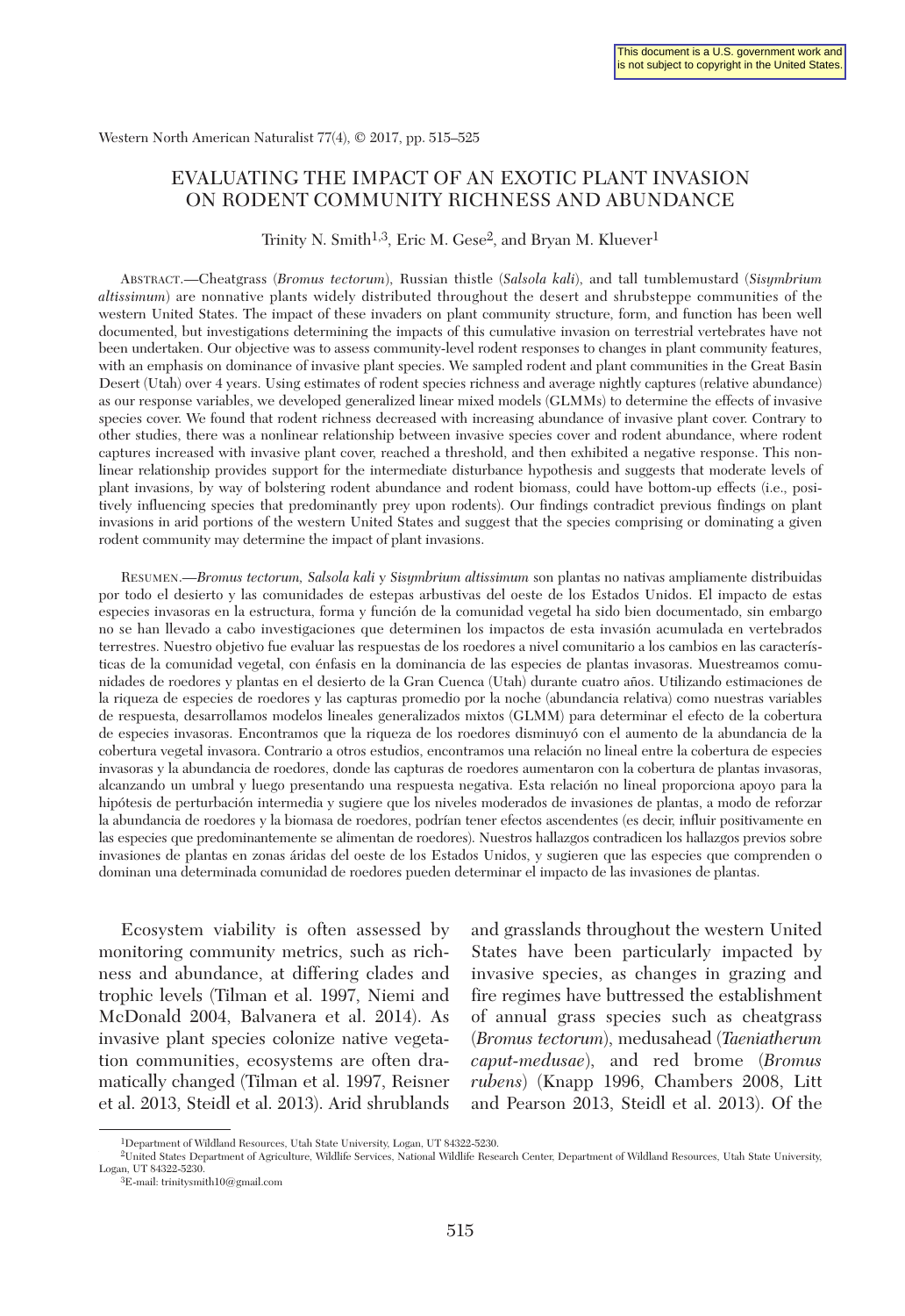annual grass species, cheatgrass has been a particularly successful invader in the western United States. Since the species' introduction in the early 1900s, cheatgrass has been able to propagate due to its ability to saturate the understory, and continuous cheatgrass monocultures are often the eventual result (Young et al. 1987). This dramatic community altera tion decreases plant species richness and abundance (Hejda et al. 2009, Freeman et al. 2014) and reduces functional plant diversity (Hejda et al. 2009, Steidl et al. 2013). Once desiccated, these monocultures act as ideal fuel and increase the frequency of fire, which perpetuates further establishment of the grasses and other invasive forbs across the landscape (Reisner et al. 2013).

 Exotic forbs such as Russian thistle (*Salsola kali*) and tall tumblemustard (*Sisymbrium altissimum*) are also widely distributed across the Great Basin (Yensen 1981). Commonly known as tumbleweeds, the prolific seeding habits of these forbs make them successful invaders with the potential to outcompete native plants, especially in previously disturbed sites (Yensen 1981). The combined invasion of the aforementioned species is responsible for the elimination of large areas of sagebrush-bunchgrass and mixed shrublands throughout the western United States (Yensen 1981, Knapp 1996, Chambers 2008, Litt and Pearson 2013, Reisner et al. 2013).

 Plant invasions can cause cascading effects for higher trophic levels, especially in sagebrush-bunchgrass habitats (Ostoja and Schupp 2009, Steidl et al. 2013, Freeman et al. 2014). Monocultures often alter habitat heterogeneity (Knapp 1996) and reduce quality of available forage for rodents and other herbivores (Reisner et al. 2013). This reduction in habitat and forage can cause a bottom-up effect, lowering animal diversity and abundance at higher trophic levels (Knapp 1996, Ostoja and Schupp 2009, Fischer et al. 2012, Litt and Pearson 2013, Steidl et al. 2013, Freeman et al. 2014, Zeng et. al. 2014). However, relaxed competition resulting from declines in diversity of invader-affected rodent species may shift rodent community assemblages, allowing remaining species to better utilize the resources and habitat characteristics provided by invasive plants (Kelt 2011). Investigations have revealed that plant invasions can increase the abundance of animal species that prefer

dense vegetation or are able to utilize seed resources provided by invasive plants (Mattos and Orrok 2010, Malick et al. 2012, Malo et al. 2013, Litt and Pearson 2013, Steidl et al. 2013). Increasing our understanding of the effects of biological invasions on highertrophic-level species and communities is vital to informing decisions concerning wide-scale management and conservation actions, as exotic species invasions are forecast to increase (Sax et al. 2007, Litt and Pearson 2013, Steidl et al. 2013).

 Rodent studies are often used as a tool for quantifying overall ecosystem function, since species in this clade are relatively easy to capture and quantify, have a large influence on the distribution of plants, and act as a pivotal food source for mammalian and avian predators (Sieg 1987, Kelt 2011). In addition to serving as prey, rodents act as ecosystem engineers by disturbing soil, caching and dispersing seeds, and preferentially consuming seeds (Olff and Ritchie 1998, Steidl et al. 2013). As a primarily granivorous guild, desert rodent communities are not exempt from the myriad changes caused by plant invasions (Freeman et al. 2014). Typically, diverse communities have been observed in areas with high levels of structural heterogeneity, with less dense ground cover and a mosaic plant community (Ostoja and Schupp 2009, Hall 2012, Steidl et al. 2013, Thompson and Gese 2013). This is of particular concern because structural heterogeneity is reduced by plant invasions (Litt and Pearson 2013, Reisner et al. 2013). A recent study across the Great Basin Desert found that total rodent abundance and richness decreased linearly with increasing cheatgrass cover, though total abundance was highly driven by the most ubiquitous species, the deer mouse (*Pero myscus maniculatus*) (Freeman et al. 2014). Similarly, Hall (2012) observed a negative linear relationship between cheatgrass density and abundance of deer mice.

 Although nonnative plant invasions appear to lead ubiquitously to decreases in native fauna richness (Ostoja and Schupp 2009, Hall 2012), recent investigations have challenged the widely held viewpoint that invasive species invasions uniformly lead to reduced abundance of native animal populations. The intermediate disturbance hypothesis predicts an observable increase in species richness or total abundance following a moderate level of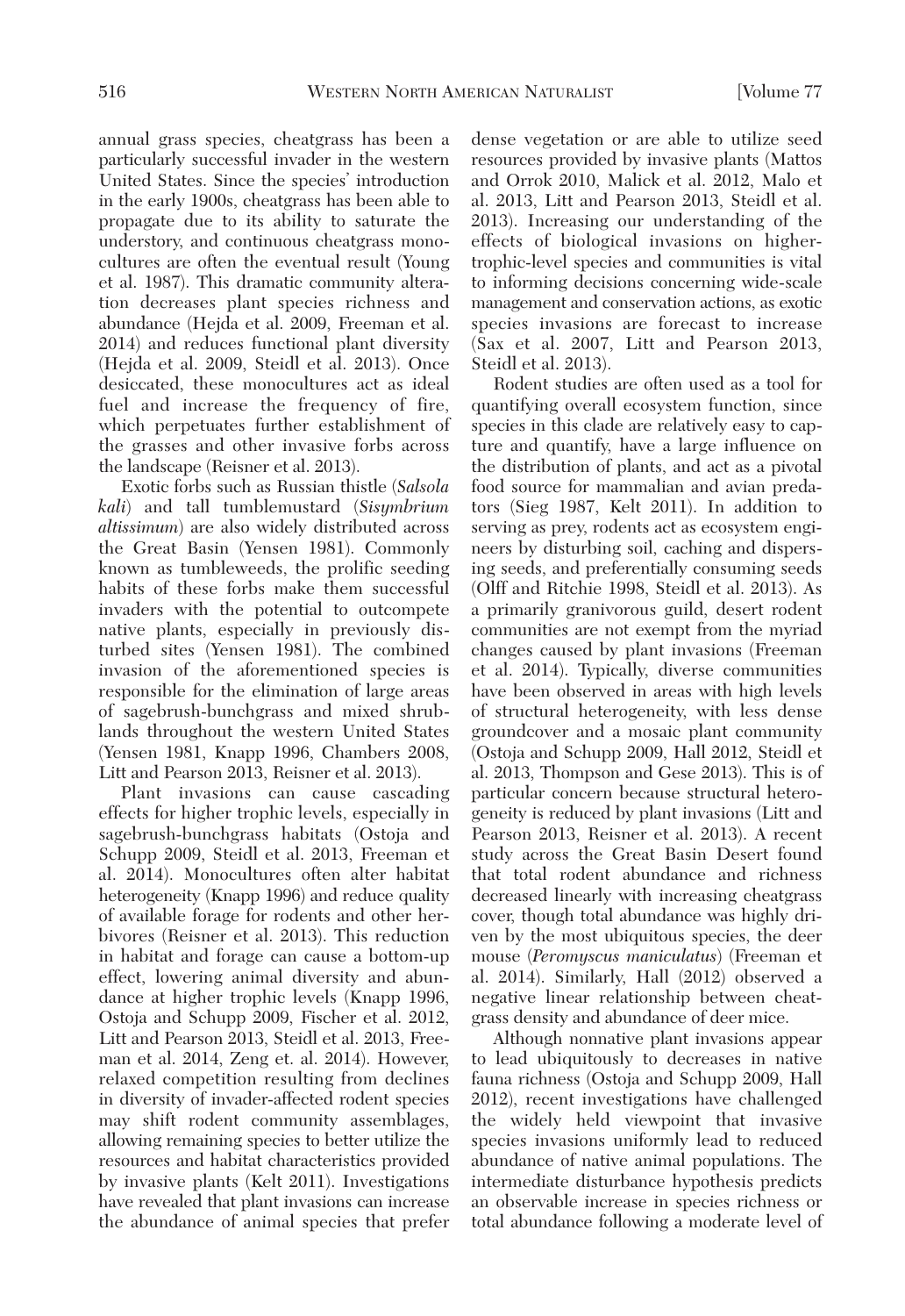disturbance (Roxburgh et al. 2004). Several vertebrate communities have been found to respond in accordance with the intermediate disturbance hypothesis. For example, riparian bird communities responded positively to Russian olive (*Elaeagnus angustifolia*) invasion up to a threshold (Fischer et al. 2012), and reptile communities responded with increased total abundance following logging, with the highest abundance found around a median time since disturbance (Hu et al. 2013). Studies addressing this topic for rodent species and communities are mixed. Freeman et al. (2014) found that rodent abundance decreased with increasing cheatgrass cover. Conversely, a study on the influence of spotted knapweed (*Centaurea stoebe*) on a rodent community dominated by deer mice found that invasion had an indirect positive influence on rodent abundance because of an increase in food resources (Pearson and Fletcher 2008, Malick et al. 2012). Others have suggested that the effects of cheatgrass invasion on rodent abundance are species-dependent, whereby some species were more adversely affected than others (Ostoja and Schupp 2009, Litt and Pearson 2013, Steidl et al. 2013). These findings suggest that further examination of the impact of plant invasions on rodent communities is warranted.

 The overall objective of our study was to further elucidate the influence of invasive plant species on rodent communities in the Great Basin Desert. Specifically, we aimed to determine (1) the impact of invasive plant species on rodent species richness and (2) the impact of invasive plant species on total rodent abundance. We predicted that we would observe linear decreases in rodent species richness and abundance in response to plant invasion severity.

#### **METHODS**

#### Study Area

 We sampled rodent and plant communities throughout the summers of 2010 through 2013 within 266 km2 of the eastern portion of the U.S. Army Dugway Proving Ground, located approximately 128 km southwest of Salt Lake City in Tooele County, Utah, USA. Elevations ranged from 1349 to 2021 m. The area was characterized as a cold desert: winters were cold, summers were hot and dry, with the majority of precipitation occurring in the spring. Average maximum temperatures on DPG ranged from 3.3 °C in January to 34.7 °C in July (Arjo et al. 2007). Average minimum temperatures ranged from –8.8 °C in January to 16.3 °C in July. Mean annual precipitation was 20.07 cm. The study area consisted of a predominately flat playa punctuated with steep mountain ranges. The lowest areas consisted of sparsely vegetated salt playa flats. Slightly higher-elevation areas were less salty and supported a cold desert chenopod shrub community dominated by greasewood (*Sarcobatus vermiculatus*). Higher elevations consisted of vegetated sand dunes. Near the bases of the higher, steep mountains were shrub-steppe communities of big sagebrush (*Artemisia tridentata*). The highest elevation was a Utah juniper (*Juniperus osteosperma*) community including black sagebrush (*Artemisia nova*) and bluebunch wheatgrass (*Pseudoroegneria spicata*). Exotic herbaceous vegetation, primarily cheatgrass, tall tumblemustard, and Russian thistle, had replaced approximately 40% of historical juniper woodland and shrub communities (Emrick and Hill 1999). These exotic plant species were also interspersed within communities dominated by sagebrush, rabbitbrush (*Chrysothamnus* sp.), greasewood, and juniper (Arjo et al. 2007).

#### Data Collection

 We used stratified random sampling (see Kluever et al. 2016) to establish sixteen 50  $\times$ 50-m sampling plots throughout the study area (Fig. 1). We evaluated the plant community using seven 60-m line transects following the axis of the plot and spaced 10 m apart. The orientation of vegetation transects (e.g., east to west, north to south) was randomly chosen for each sampling event, such that the transects still overlapped the rodent trapping grid. Using the line-point intercept method (Herrick et al. 2005), we catalogued cover type, species encountered, and plant height at 1-m intervals. We sampled vegetation on plots twice per summer on the day prior to the onset of rodent sampling. This vegetation sampling protocol has been previously used to determine the effect of vegetation characteristics on rodent communities (Thompson and Gese 2013, Freeman et al. 2014). Parameters estimated from transects were percent bare ground, percent litter cover, mean plant height, percent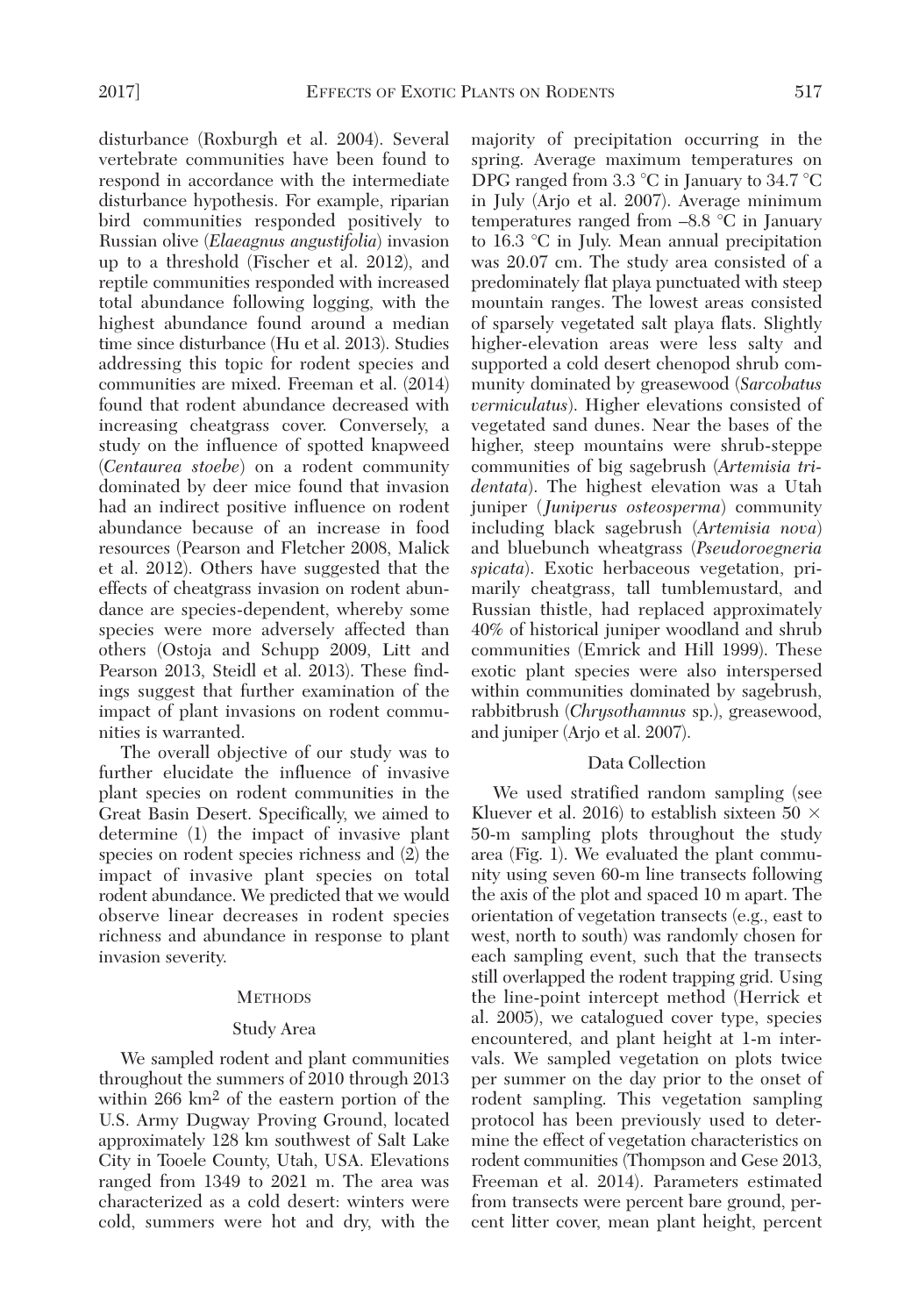

 Fig. 1. Study area and sample plots (map created using ArcGIS, Esri, Redlands, CA). Green boxes denote the locations of sixteen  $50 \times 50$ -m trapping plots that were sampled for rodents on the U.S. Army Dugway Proving Ground, Utah, 2010–2013.

shrub cover, percent cheatgrass cover, and percent invasive species cover. We determined the percent cover of invasive species by using the combined occurrence of cheatgrass, tall tumblemustard, and Russian thistle.

 We sampled rodents at each plot for 4 consecutive nights (i.e., one trapping session). Two trapping sessions took place each summer, typically with one in late spring/early summer (1 May to 30 June) and the other in late summer/early autumn (1 August to 30 September). During the first year of the study, 3 sampling sessions took place at each site, with 2 trapping sessions occurring during all other years. We established a  $7 \times 7$  trapping grid (8.3-m spacing per trap) with Sherman live traps  $(5.08 \times 6.35 \times 22.86 \text{ cm}; \text{H.B. Sher-}$ man Traps, Inc., Tallahassee, FL) at each site. We were more interested in obtaining estimates of rodent community metrics at the scale of specific grids than an inventory of species at the landscape level. Thus, we followed the recommendations of Conard et al.

(2008) and used high-density Sherman live trap grids (**≤**11-m spacing) and a moderate sampling duration (4 nights).

 We baited traps with a mixture of black sunflower and mixed bird seed. All captured rodents were identified to species and standard morphometric measurements (e.g., mass, tail length, hind foot length) were recorded. Because moon brightness can influence foraging behavior and activity patterns of desert rodents (Kaufman and Kaufman 1982, Kotler et al. 2010, Upham and Hafner 2013), we recorded moon brightness for each trapping session as percent moon illuminated, following the methods described by Upham and Hafner (2013). We estimated species richness for all rodent plots by using the maximum number of species encountered during a given trapping session. We estimated rodent abundance by using the average number of nightly captures per session per grid, a metric often used as a reliable surrogate for abundance (Bowman et al. 2001, Thompson and Gese 2013, Young et al. 2016).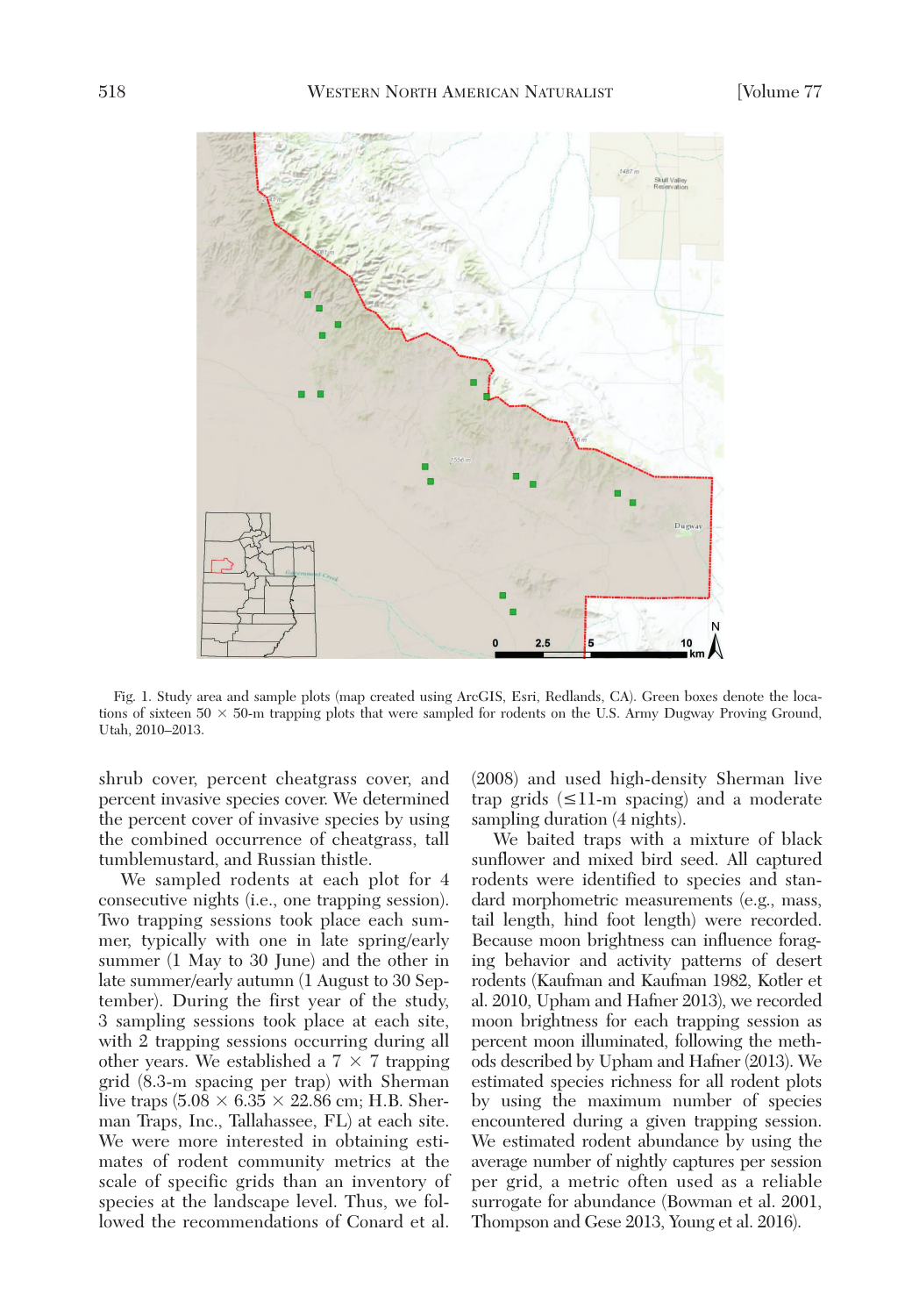Fieldwork was approved and sanctioned by the USDA National Wildlife Research Center and the U.S. Army Dugway Proving Ground. Permission to access land on the Dugway Proving Ground was obtained from the U.S. Army. Capture and handling protocols were reviewed and approved by the Institutional Animal Care and Use Committees (IACUC) at the USDA National Wildlife Research Center (QA-1734) and Utah State University (#1438). All applicable institutional and national guidelines for the care and use of animals were followed.

#### Data Analyses

 We assessed the effects of the predictor variables (percent invasive species cover, plant species richness, percent shrub cover, percent bare ground, mean plant height, moon illumination, percent cheatgrass cover, and percent litter cover) on rodent richness and abundance using generalized linear mixed models (GLMMs) from the GLIMMIX procedure in SAS/STAT 13.2 in the SAS® System for Windows 9.4 TS1M2 (McCulloch and Neuhaus 2005, SAS Institute Inc. 2013). The trapping plot was used as the sampling unit for analysis, with 16 independent replications.

 Because the same 16 plots were sampled over time (multiple times per year for 4 years), plot was fit as a random effect in all models. We checked continuous variables for collinearity using correlational analysis (we eliminated all pairs of variables with Pearson's *r* indicating more than 30% correlation; Zar 2009). Mean plant height, percent shrub cover, and percent litter cover were arcsine squareroot transformed to improve normality. We included rodent richness and rodent abundance as continuous response variables in separate models, and the parameters percent invasive cover, mean plant height, percent shrub cover, percent moon illumination, percent litter cover, and plant richness were included as continuous predictor variables. Both models used a lognormal distribution. Effects of predictor variables were considered significant at a probability  $(P)$  of  $\lt$  0.05; however, we also considered *P* values in terms of relative evidence of difference and acknowledged this for *P* values just above the cutoff of *P* < 0.05 (Ramsey and Schafer 2002). Because the predictor variable *invasive cover* was of primary interest, we tested for a nonlinear

relationship between response variables and invasive cover by including a quadratic (invasive cover  $\times$  invasive cover interaction) term (Zar 2009) if invasive cover alone was not significant.

#### **RESULTS**

 Between May 2010 and September 2013, we conducted 9 trapping sessions and accumulated 4987 rodent captures over 28,224 trap nights. A total of 12 species were captured. In decreasing order of abundance, the following species were captured: Ord's kangaroo rat (*Dipodomys ordii,* 70.3%), deer mouse *(Peromyscus maniculatus,* 15.6%), chisel-toothed kangaroo rat (*Dipodomys microps,* 5.9%*)*, longtailed pocket mouse (*Chaetodipus formosus,* 3.2%), northern grasshopper mouse (*Onychomys leucogaster,* 1.9%), western harvest mouse (*Reithrodontomys megalotis,* 1.4%), Great Basin pocket mouse (*Perognathus parvus,* 0.8%), desert woodrat (*Neotoma lepida,* 0.2%), piñon mouse (*Peromyscus truei,* 0.1%), antelope ground squirrel (*Ammospermophilus leucurus,* 0.1%*)*, sagebrush vole (*Lemmiscus curtatus,* <0.1%), and little pocket mouse (*Perognathus longimembris,* <0.1%). There was an average of 8.8 nightly captures per plot, ranging from 0 to 29 nightly captures per plot. Plot richness ranged from 0 to 8 species with a mean richness of 2.6 species.

 We detected 119 unique plant species across the 16 sampling plots. The percentage of invasive cover at these sites ranged from 3% to 99% with an average percent invasive cover of 48.8% (SD 29.27). In decreasing order of abundance, the following invasive plant species were encountered: cheatgrass (59.5%), tall tumblemustard (6.97%), and Russian thistle (5.02%). The most commonly encountered noninvasive plant species were big sagebrush (7.48%), *Poa* spp. (2.93%), and Indian ricegrass (*Achnatherum hymenoides,* 1.9%). Thus, the 3 invasive species comprised the first, second, and fourth most commonly observed plant species during the study.

 Percent bare ground and percent cheatgrass cover were removed from the models due to collinearity with percent invasive cover. Percent invasive cover  $(t = -2.6, df = 120,$  $P = 0.011$ ; Fig. 2) and moon brightness were found to be significant drivers of rodent richness (Table 1). There was suggestive evidence that rodent richness may have been influenced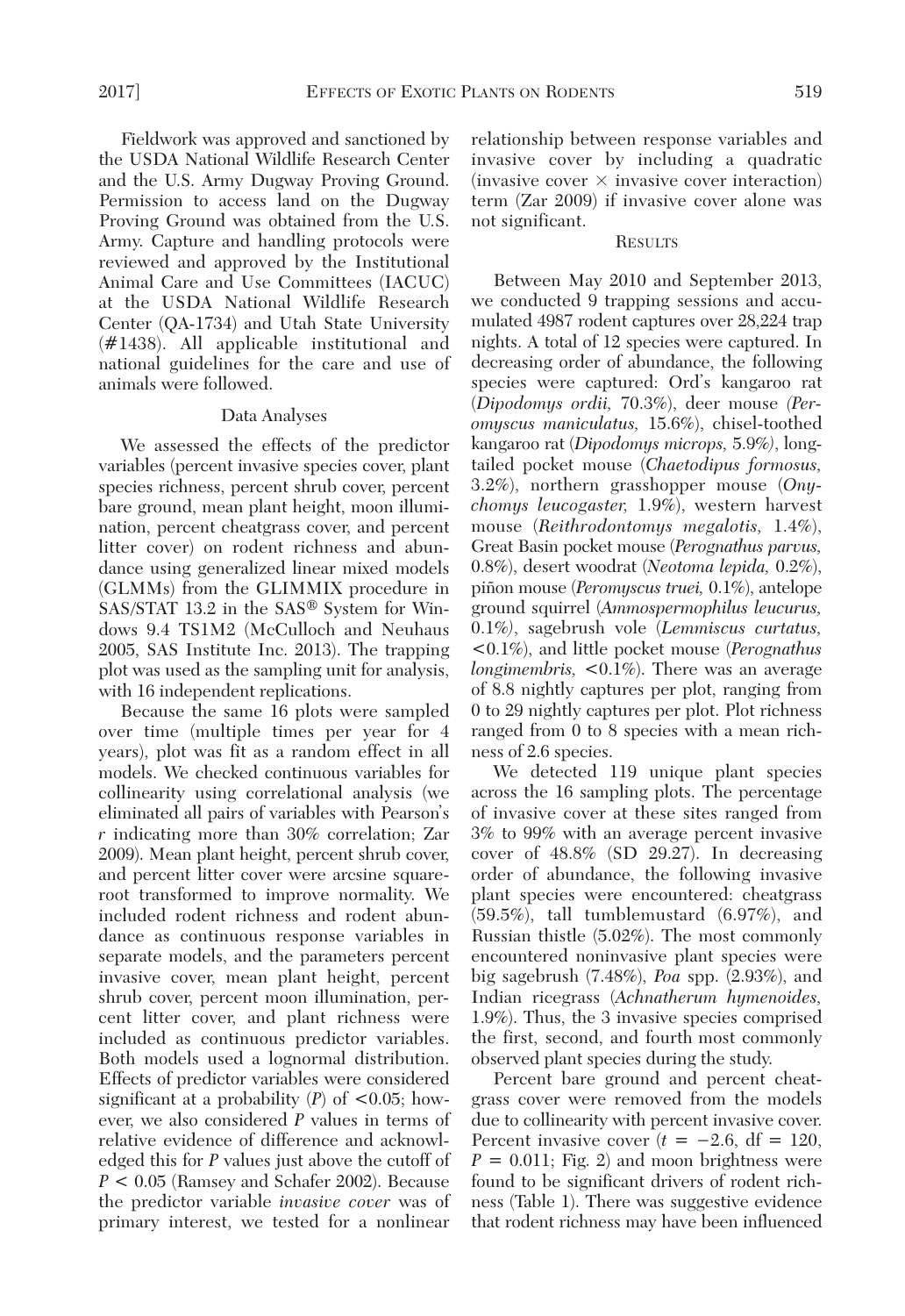

 Fig. 2. Relationship between rodent richness (number of species encountered) and percent invasive plant cover on U.S. Army Dugway Proving Grounds, Utah, 2010–2013 (*n* = 144 plots).

 TABLE 1. Results of GLMM for predictor variable effects on rodent richness, Dugway Proving Ground, Utah,  $2010-2013 (n = 144).$ 

| Predictor variable | Estimate | SE    |         |          |
|--------------------|----------|-------|---------|----------|
| Mean plant height  | 0.069    | 0.035 | 1.96    | 0.053    |
| Percent invasive   | $-0.006$ | 0.002 | $-2.60$ | $0.011*$ |
| Percent shrubs     | 0.076    | 0.039 | 1.98    | 0.053    |
| Moon brightness    | $-0.199$ | 0.098 | $-2.03$ | $0.045*$ |
| Percent litter     | 0.013    | 0.014 | 0.93    | 0.354    |
| Plant richness     | 0.002    | 0.013 | 0.13    | 0.895    |

\*Denotes significant *P* values when  $\alpha = 0.05$ .

 TABLE 2. Results of GLMM for predictor variable effects on rodent abundance, Dugway Proving Ground, Utah,  $2010-2013 (n = 144).$ 

| Predictor variable           | Estimate | SЕ     |         |             |
|------------------------------|----------|--------|---------|-------------|
| Mean plant height            | $-0.013$ | 0.097  | $-0.13$ | 0.893       |
| Percent invasive             | $-0.005$ | 0.006  | $-0.84$ | 0.402       |
| Percent invasive (quadratic) | $-0.001$ | 0.0002 | $-4.07$ | $< 0.0001*$ |
| Percent shrubs               | 0.063    | 0.115  | 0.55    | 0.585       |
| Moon brightness              | $-0.663$ | 0.248  | $-2.67$ | $0.009*$    |
| Percent litter               | 0.004    | 0.003  | 1.41    | 0.160       |
| Plant richness               | $-0.002$ | 0.036  | $-0.06$ | 0.953       |

\*Denotes significant  $P$  values when  $\alpha=0.05.$ 

by mean plant height  $(t = 1.96, df = 120, P =$ 0.053; Table 1) and percent shrub cover (*t =* 1.98,  $df = 120$ ,  $P = 0.053$ ; Table 1). Other vegetation structure parameters did not appear to influence rodent richness (Table 1). We found evidence of a nonlinear relationship between percent invasive cover and rodent abundance (*t =* −4.07, df = 120, *P* < 0.001; Table 2, Fig. 3). Rodent abundance increased with increasing levels of invasive plant cover until a threshold was reached at approximately 48% invasive cover, after which rodent abundance decreased (Fig. 3). Moon illumination was a significant predictor of rodent relative abundance and exhibited a negative relationship (*t =* −2.67, df  $=120$ ,  $P = 0.009$ ; Table 2). Other parameters were nonsignificant in the model (Table 2).

#### **DISCUSSION**

 Our results confirmed our prediction that invasive plant species would have a negative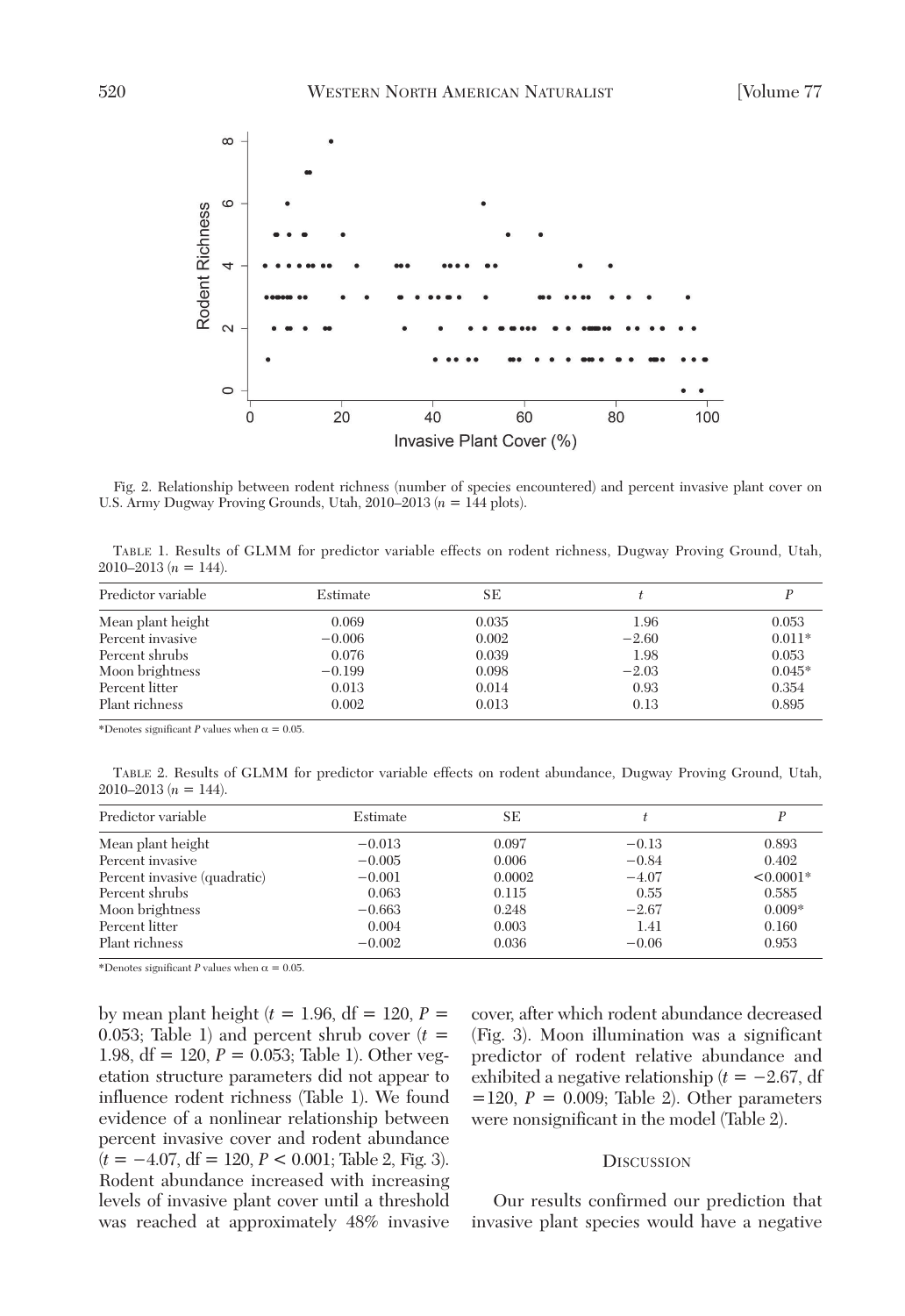

 Fig. 3. Nonlinear relationship between rodent abundance (average nightly captures per session per plot) and percent invasive plant cover on U.S. Army Dugway Proving Grounds, UT, 2010–2013 (*n* = 144 plots).

influence on rodent species richness. This relationship was likely largely attributable to increasing cheatgrass cover, the most consistently dominant observed invasive, which homogenized habitat and reduced suitability for most rodent species. Researchers have repeatedly observed that rodent richness decreases with increasing cheatgrass cover throughout the Great Basin (Ostoja and Schupp 2009, Hall 2012, Freeman et al. 2014), but the additional effects of forbs such as Russian thistle and tall tumblemustard have not been examined exclusively. Percent cover of Russian thistle and tall tumblemustard in our plots was as high as 26% and 52%, respectively. These invasive species may have had an additional effect on our observations. Although deer mice and Ord's kangaroo rat have demonstrated the ability to utilize habitat dominated by Russian thistle (Groves and Keller 1983), our findings suggest that invaded sites were not a suitable substitute for native habitat. These forbs are able to utilize soils with extremely low moisture (White 1985), and such dry soils can inhibit burrowing rodents (Sjoberg et al. 1984). Additionally, the observed pattern of reduced openness with increasing invasive species cover likely inhibited the movement of most species (Ostoja and Schupp 2009, Rieder et al. 2010, Hall 2012), which could have impacted vital rates, such as recruitment and survival, if individuals remained in the area. Alternatively, or concomitantly, generalists (such as deer mice) or species more transient in

nature (Supp et al. 2015) may have emigrated to less invaded areas. Given that invasive cover was autocorrelated with bare ground and total cheatgrass cover, it is possible that one or both of these factors, rather than or in addition to invasive cover, could have driven our observed rodent responses.

 Rodent forage availability was likely affected by the exotic plant invasion. Studies have shown that invaded sites feature reduced forage availability and habitat for rodent species (Knapp 1996, Ostoja and Schupp 2009). Kangaroo rats and deer mice are able to consume and cache cheatgrass seeds, but studies have shown that native consumers preferentially forage on native seeds over those of cheatgrass (Kelrick et al. 1986 [but see Jenkins 1988], Beard et al. 2013, Lucero et al. 2015). Similarly, some rodent species can utilize forage provided by Russian thistle, but will preferentially target easily available native forage when possible (McAdoo et al 1983, Longland 2007). Our vegetation data was not robust enough to examine the influence of each invasive plant species on rodent richness, nor did our investigation explicitly track seed consumption by rodents.

 Although invasive cover appeared to be the strongest predictor of rodent richness, plant height and percent shrub cover may have also influenced this metric. Thompson and Gese (2013) linked landscape heterogeneity to community richness and found that plant height positively influenced rodent richness. Many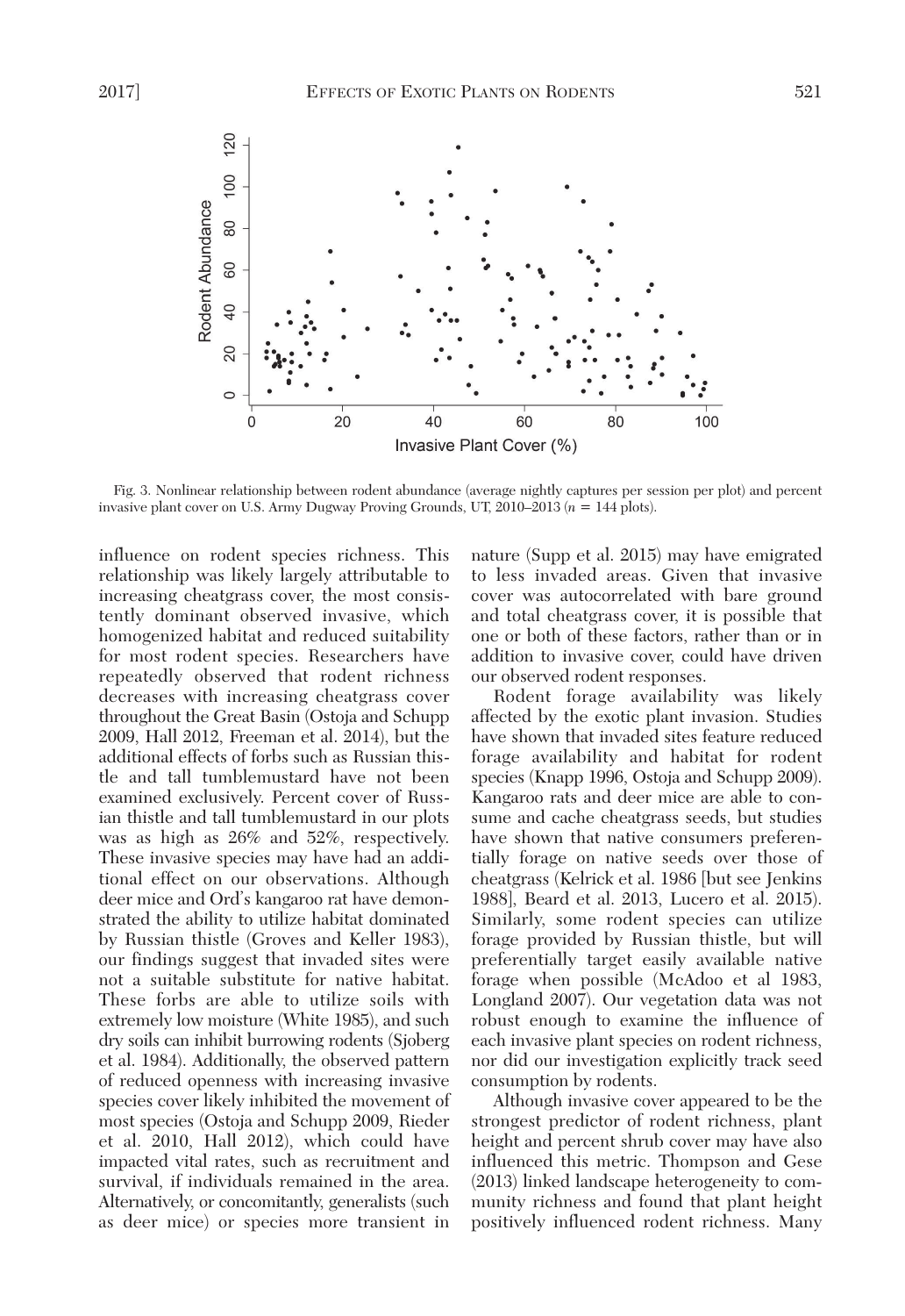quadruped rodents prefer to forage in areas with large amounts of cover, which is found in areas with higher plant height (Freeman et al. 2014). Thus, our observed decrease in species richness appeared to be driven by the changes prompted by the exotic invasion, including subsequent decreased cover (Knapp 1996), reduced heterogeneity (Thompson and Gese 2013), and reduced niche space for less abundant species (Freeman et al. 2014).

 Our prediction that invasive plant cover would influence rodent abundance in a negative linear manner was not met. We feel our finding of a nonlinear relationship between invasive plant species and abundance of rodents supports the idea that rodent abundance in our study area actually increased with moderate levels of disturbance in the form of a cumulative plant invasion. This provides evidence for the intermediate disturbance hypothesis, given that a higher relative abundance was observed with moderate invasive cover. Due to the changes in cover and forage availability, along with a host of other changes to habitat composition, exotic plants are a large mechanism of disturbance (Knapp 1996, Thompson and Gese 2013, Freeman et al. 2014). Support for the intermediate disturbance hypothesis has been observed for several bird communities (Malavasi et al. 2009, Fischer et al. 2012, MacGregor-Fors et al. 2013), but rarely in rodent communities (Malick et al. 2012). We feel our observed increase may have been driven by Ord's kangaroo rat, the most abundant species during the study. Studies have shown that as an exotic plant invasion occurs, more intershrub space is created, which is commonly used more frequently by bipedal rodents, such as Ord's kangaroo rat, than by quadrupeds like the deer mouse (Thompson 1982, Freeman et al. 2014). In the same study area as ours and by using satellite-based landscape-level cover type classifications, Kluever et al. (2016) observed that rodents were more abundant in areas where exotic herbaceous vegetation was the dominant cover type compared to sagebrushdominated areas.

 In addition to movement strategies, Ord's kangaroo rats create deep burrow complexes which are used to larder-hoard food (Jenkins and Breck 1998, Beck and Vander Wall 2010, White and Geluso 2012), escape physical weather conditions (White and Geluso 2012), and escape predation (Edelman 2011). Conversely, deer mice create nests above ground (Witmer and Moulton 2012) or use short burrows for protection (Hu and Hoekstra 2017) and scatter-hoard food (Beck and Vander Wall 2010). Large burrow complexes, such as those utilized by kangaroo rats, are energetically costly to create (Vleck 1979), and kangaroo rats may inhabit invaded areas for longer due to an unwillingness to abandon an established burrow. Additionally, Ord's kangaroo rats have been shown to regularly consume and cache cheatgrass seeds (McMurray et al. 1997, Jenkins and Breck 1998). These seeds contain less protein but more carbohydrates than some native seeds (e.g., Indian ricegrass) and become far more abundant than native seeds as cheatgrass becomes established (Kelrick et al. 1986 [but see Jenkins 1988], Lucero et al. 2015). As such, the influx of low-quality but high-quantity forage available at intermediate levels of invasion may have resulted in increased resource availability for Ord's kangaroo rats. This resource influx, however, likely becomes overshadowed by the deleterious effects that accompany invasion severity once an invasion exceeds an intermediate level. It is also possible that a larger niche for Ord's kangaroo rat was created as shrub cover decreased with plant invasion and as other rodent species, primarily quadruped rodents from the Cricetidae family, experienced a marked reduction in abundance, emigrated to higher-quality habitat, or faced local extirpation.

 Moon illumination was also a significant predictor of rodent abundance and richness. This result correlates with previous findings suggesting changes in foraging activity based on perceived vulnerability to predation (Orrock et al. 2004, Perea et al. 2011, Upham and Hafner 2013). In our study, moon illumination was not correlated with percent invasive cover, and moon illumination did not differ by plot or sampling session. As such, our results showed that the percentage of invasive cover was still a major driver of rodent community dynamics even after accounting for moon illumination.

 Our study provides evidence that exotic invasions in the Great Basin Desert may have differential impacts on rodent community metrics at moderate levels of invasion. Freeman et al. (2014) and Ostoja and Schupp (2009) reported similar findings for species richness but observed a negative linear relationship for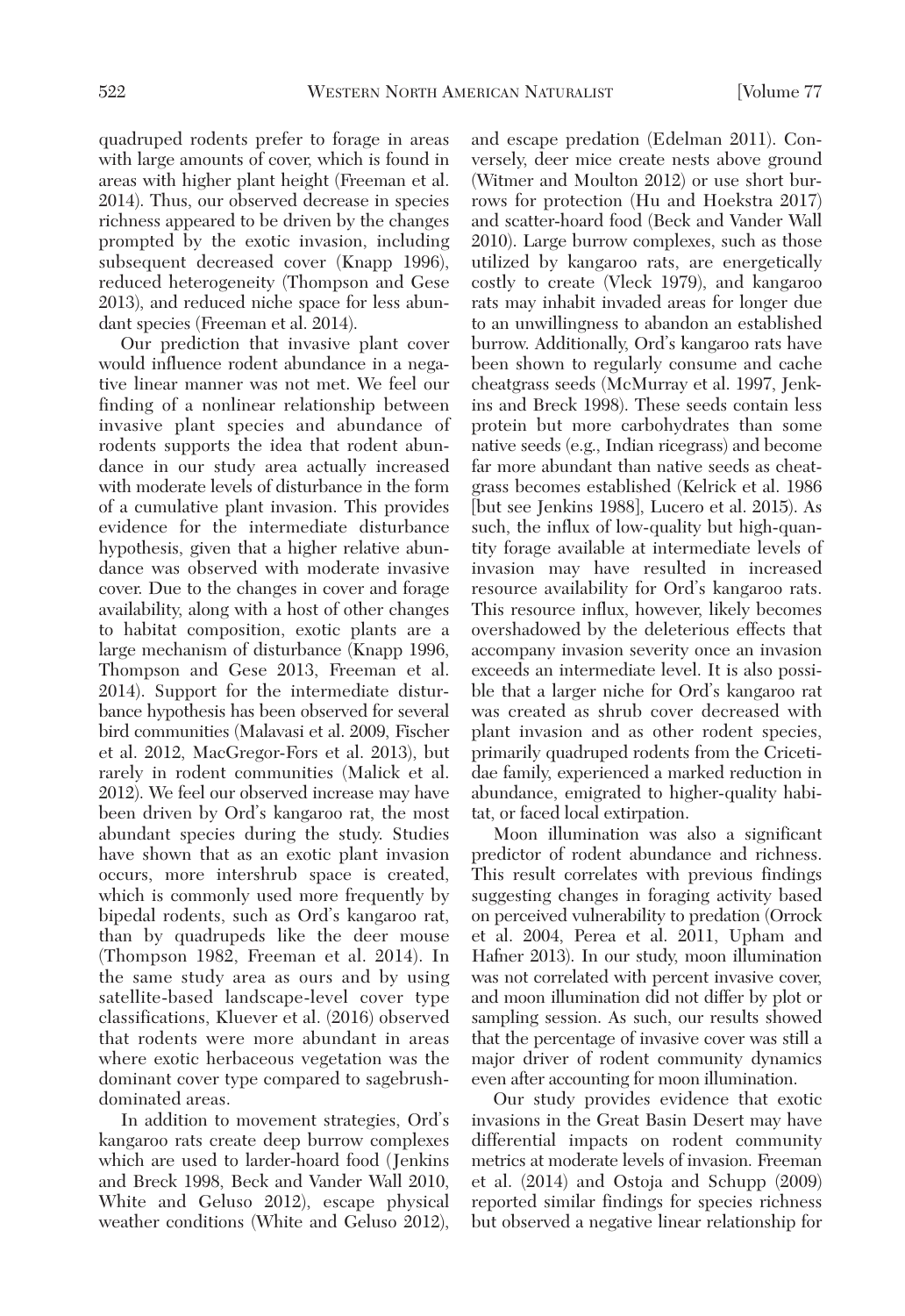abundance of Great Basin rodents. Similarly, Hall (2012) observed a negative linear relationship between deer mouse abundance and exotic plant invasion. These somewhat contradictory findings appear to be driven by our study area being dominated by a bipedal rodent, whereas in other areas, Freeman et al. (2014) showed dominance of the deer mouse and Hall (2012) focused solely on the deer mouse. The deer mouse is likely more apt to vacate its burrow for more suitable habitat, which may be the reason for trends observed in prior studies. We speculate that the subsequent decrease in rodent abundance following a threshold of invasive disturbance was likely caused by the cumulative effects of decreased forage diversity and quality, obstruction and hindrance of movement, different seed-caching strategies, and raised predation risk—all factors that the remaining species could not cope with after invasive plants became the dominating plant feature. As such, there is a need for future rodent investigations to employ more experimentally robust designs that catalog rodent community metrics while manipulating invasive plant pervasiveness. Thus, careful consideration of the species comprising and dominating a rodent community is warranted when undertaking rodent–invasive plant investigations.

 To our knowledge, we are the first to provide evidence for an intermediate response of a rodent community to exotic herbaceous invasion in a desert system. Because rodent biomass was highly correlated to rodent abundance in our study area, the prey base available to higher-trophic-level organisms that regularly consume Ord's kangaroo rats, like the kit fox (*Vulpes macrotis*; Kozlowski et al. 2008), a species of conservation concern, may peak in areas that have been moderately disturbed by invasive plant species. As such, if high total rodent abundance (i.e., biomass) is deemed an important ecological component or management/conservation goal for a community, the magnitude of invasive plant species eradication should be carefully considered in areas where kangaroo rats are or have the potential to be the most abundant rodent. However, if maintaining rodent diversity is considered more important, invasive plant species eradication and native species restoration should be a priority. Further, due to the tendency of invasive plant species

encroachments to increase the frequency of fire disturbance and create complete monocultures, it is unlikely that a vegetation community intermediately disturbed by exotics could be maintained.

#### **ACKNOWLEDGMENTS**

 Funding and logistical support was provided by the Department of Defense, U.S. Army Dugway Proving Ground, Environmental Programs, Dugway, Utah, and the USDA Wildlife Services, National Wildlife Research Center, Utah State University, Logan, Utah. Additional funding was provided by the Quinney College of Natural Resources, Utah State University, Logan, Utah; T&E Inc.; the American Society of Mammologists; the Utah Chapter of The Wildlife Society; and the Endangered Species Mitigation Fund of the Utah Department of Natural Resources, Division of Wildlife Resources, Salt Lake City, Utah. We thank R. Knight for providing continual support for this research. We also thank S. Dempsey, B. Smith, A. Hodge, C. Crawford, L. Card, M. Cent, A. Reyer, C. Hansen, J. Fasig, W. Knowlton, W. Wright, C. Perkins, S. McEachin, J. DeCotis, and M. Richmond for field assistance. S. Durham provided invaluable support for statistical analyses.

#### LITERATURE CITED

- ARJO, W.M., E.M. GESE, T.J. BENNETT, AND A.J. KOLZOWSKI. 2007. Changes in kit fox–coyote–prey relationships in the Great Basin Desert, Utah. Western North American Naturalist 67:389–401.
- BALVANERA, P., I. SIDDIQUE, L. DEE, A. PAQUETTE, F. ISBELL, A. GONZALEZ, J. BYRNES, M.I. O'CONNOR, B.A. HUNGATE, AND J.N. GRIFFIN. 2014. Linking biodiversity and ecosystem services: current uncertainties and the necessary next steps. BioScience 64:49–57.
- BEARD, K.H., C.A. FAULHABER, F.P. HOWE, AND T.C. EDWARDS JR. 2013. Rodent-mediated interactions among seed species of differing quality in a shrubsteppe ecosystem. Western North American Naturalist 73:426–441.
- BECK, M.J., AND S.B. VANDER WALL. 2010. Seed dispersal by scatter-hoarding rodents in arid environments. Journal of Ecology 98:1300–1309.
- BOWMAN, J., G. FORBES, AND T. DILWORTH. 2001. Landscape context and small-mammal abundance in a managed forest. Forest Ecology and Management 140:249–255.
- CHAMBERS, J.C. 2008. Invasive plant species and the Great Basin. USDA Forest Service, Rocky Mountain Research Station, Reno, NV.
- CONARD, J.M., J.A. BAUMGARDT, P.S. GIPSON, AND D.P. ALTHOFF. 2008. The influence of trap density and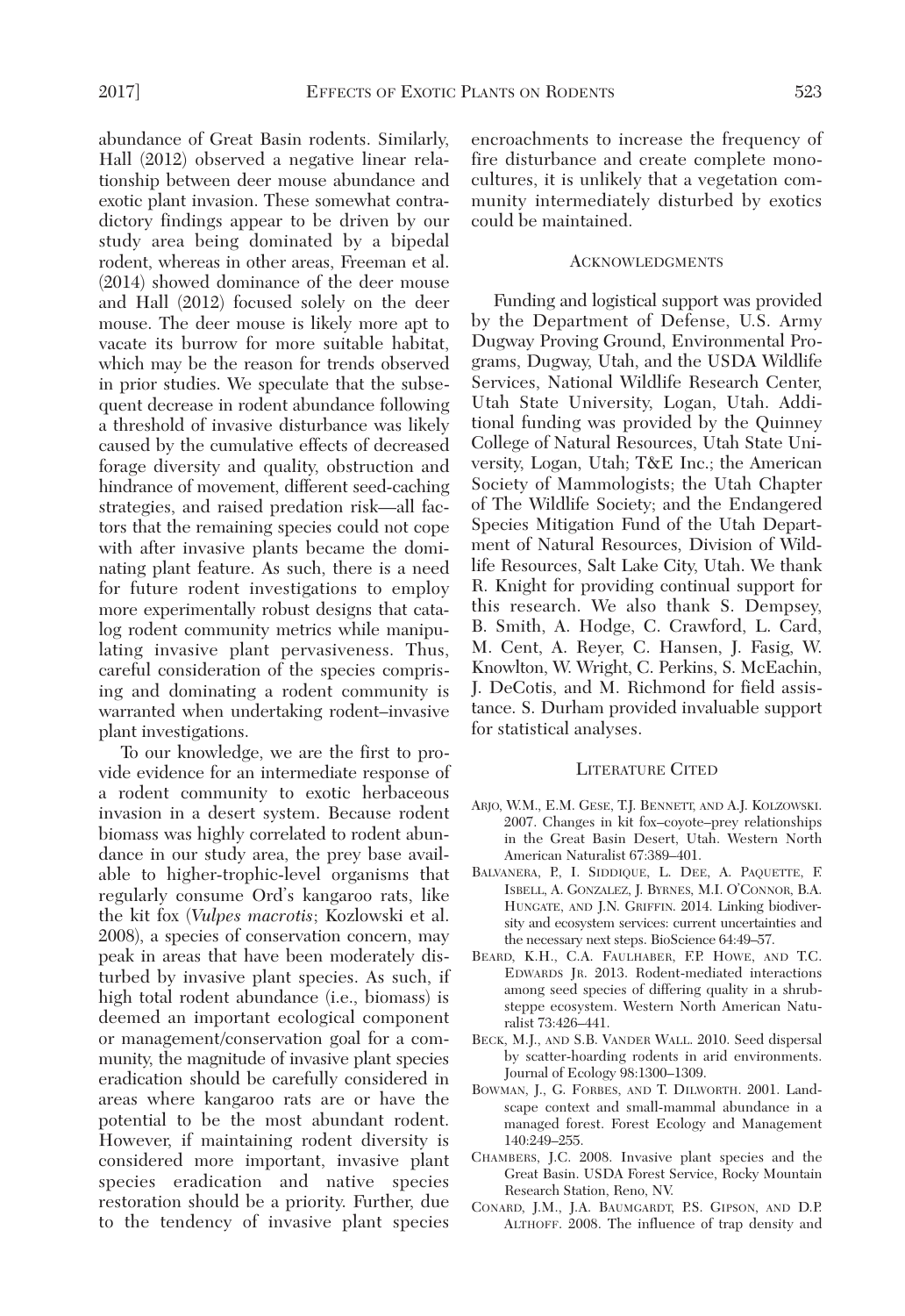sampling duration on the detection of small mammal species richness. Acta Theriologica 53:143–156.

- EDELMAN, A.J. 2011. Kangaroo rats remodel burrows in response to seasonal changes in environmental conditions. Ethology 117:430–439.
- EMRICK, V.A., AND A. HILL. 1999. Classification of Great Basin plant communities on Dugway Proving Ground, Utah. Construction Engineering Research Laboratories, Champaign, IL.
- FISCHER, R.A., J.J. VALENTE, M.P. GUILFOYLE, M.D. KALLER, S.S. JACKSON, AND J.T. RATTI. 2012. Bird community response to vegetation cover and composition in riparian habitats dominated by Russian olive (*Elaeagnus angustifolia*). Northwest Science 86:39–52.
- FREEMAN, E.D., T.R. SHARP, R.T. LARSEN, R.N. KNIGHT, S.J. SLATER, AND B.R. MCMILLAN. 2014. Negative effects of an exotic grass invasion on small-mammal communities. PLOS ONE 9(9): e108843.
- GROVES, C.R., AND B.L. KELLER. 1983. Ecological characteristics of small mammals on a radioactive waste disposal area in southeastern Idaho. American Midland Naturalist 109:253–265.
- HALL, L.K. 2012. Effect of cheatgrass on abundance of the North American deermouse (*Peromyscus maniculatus*). Southwestern Naturalist 57:166–169.
- HEJDA, M., P. PYSEK, AND V. JAROSIK. 2009. Impact of invasive plants on the species richness, diversity and composition of invaded communities. Journal of Ecology 97:393–403.
- HERRICK, J.E., J.W. VAN ZEE, K.M. HAVSTAD, L.M. BURKETT, AND W.G. WHITFORD. 2005. Monitoring manual for grassland, shrubland, and savanna ecosystems. USDA–ARS Jornada Experimental Range, University of Arizona Press, Tucson, AZ.
- HU, K.H., AND H.E. HOEKSTRA. 2017. *Peromyscus* burrowing: a model system for behavioral evolution. Seminars in Cell and Developmental Biology 61: 107–114.
- HU, Y., S. MAGATON, G. GILLESPIE, AND T.S. JESSOP. 2013. Small reptile community responses to rotational logging. Biological Conservation 166:76–83.
- JENKINS, S.H. 1988. Comments on relationships between native seed preferences of shrub-steppe granivores and seed nutritional characteristics. Oecologia 75: 481–482.
- JENKINS, S.H., AND S.W. BRECK. 1998. Differences in food hoarding among six species of heteromyid rodents. Journal of Mammalogy 79:1221–1233.
- KAUFMAN, D.W., AND G.A. KAUFMAN. 1982. Effect of moonlight on activity and microhabitat use by Ord's kangaroo rat (*Dipodomys ordii*). Journal of Mammalogy 63:309–312.
- KELRICK, M.I., J.A. MACMAHON, R.R. PARMENTER, AND D.V. SISSON. 1986. Native seed preferences of shrub-steppe rodents, birds, and ants: the relationships of seed attributes and seed use. Oecologia 68:327–337.
- KELT, D.A. 2011. Comparative ecology of desert small mammals: a selective review of the past 30 years. Journal of Mammalogy 92:1158–1178.
- KLUEVER, B.M., E.M. GESE, AND S.J. DEMPSEY. 2016. The influence of wildlife water developments and vegetation on a rodent community in the Great Basin Desert. Journal of Mammalogy 97:1209–1218.
- KNAPP, P.A. 1996. Cheatgrass (*Bromus tectorum* L) dominance in the Great Basin Desert: history, persistence,

and influences to human activities. Global Environmental Change 6:37–52.

- KOTLER, B.P., J. BROWN, S. MUKHERJEE, O. BERGER-TAL, AND A. BOUSKILA. 2010. Moonlight avoidance in gerbils reveals a sophisticated interplay among time allocation, vigilance and state-dependent foraging. Proceedings of the Royal Society B–Biological Sciences 277:1469–1474.
- KOZLOWSKI, A.J., E.M. GESE, AND W.M. ARJO. 2008. Niche overlap and resource partitioning between sympatric kit foxes and coyotes in the Great Basin Desert of western Utah. American Midland Naturalist 160:191–208.
- LITT, A.R., AND D.E. PEARSON. 2013. Non-native plants and wildlife in the Intermountain West. Wildlife Society Bulletin 37:517–526.
- LONGLAND, W.S. 2007. Desert rodents reduce seedling recruitment of *Salsola paulsenii.* Western North American Naturalist 67:378–383.
- LUCERO, J.E., P.S. ALLEN, AND B.R. MCMILLAN. 2015. Increased primary production from an exotic invader does not subsidize native rodents. PLOS ONE 10(8): e0131564.
- MACGREGOR-FORS, I., R. ORTEGA-ALVAREZ, A. BARRERA-GUZMAN, L. SEVILLANO, AND E. DEL VAL DE GORTARI. 2013. Tama-risk? Avian responses to the invasion of saltcedars (*Tamarix ramosissima*) in Sonora, Mexico. Revista Mexicana de Biodiversidad 84:1284–1291.
- MALAVASI, R., C. BATTISTI, AND G.M. CARPANETO. 2009. Seasonal bird assemblages in a Mediterranean patchy wetland: corroborating the intermediate disturbance hypothesis. Polish Journal of Ecology 57:171–179.
- MALICK, S.L., J.L. BELANT, AND J.G. BRUGGINK. 2012. Influence of spotted knapweed on diversity and abundance of small mammals in Grand Sable Dunes, Michigan, USA. Natural Areas Journal 32:398–402.
- MALO, A.F., B. GODSALL, C. PREBBLE, Z. GRANGE, S. MCCANDLESS, A. TAYLOR, AND T. COULSON. 2013. Positive effects of an invasive shrub on aggregation and abundance of a native small rodent. Behavioral Ecology 24:759–767.
- MATTOS, K.J., AND J.L. ORROK. 2010. Behavioral consequences of plant invasion: an invasive plant alters rodent antipredator behavior. Behavioral Ecology 21:556–561.
- MCADOO, J.K., C.C. EVANS, B.A. ROUNDY, J.A. YOUNG, AND R.A. EVANS. 1983. Influence of heteromyid rodents on *Oryzopsis hymenoides* germination. Journal of Range Management 36:61–64.
- MCCULLOCH, C.E., AND J.M. NEUHAUS. 2005. Generalized linear mixed models. Encyclopedia of Biostatistics, volume 4. 2nd edition. Wiley.
- MCMURRAY, M.H., S.H. JENKINS, AND W.S. LONGLAND. 1997. Effects of seed density on germination and establishment of a native and an introduced grass species dispersed by granivorous rodents. American Midland Naturalist 138:322–330.
- NIEMI, G.J., AND M.E. MCDONALD. 2004. Application of ecological indicators. Annual Review of Ecology, Evolution, and Systematics 35:89–111.
- OLFF, H., AND M.E. RITCHIE. 1998. Effects of herbivores on grassland plant diversity. Trends in Ecology and Evolution 13:261–265.
- ORROCK, J.L., B.J. DANIELSON, AND R.J. BRINKERHOFF. 2004. Rodent foraging is affected by indirect, but not by direct, cues of predation risk. Behavioral Ecology 15:433–437.